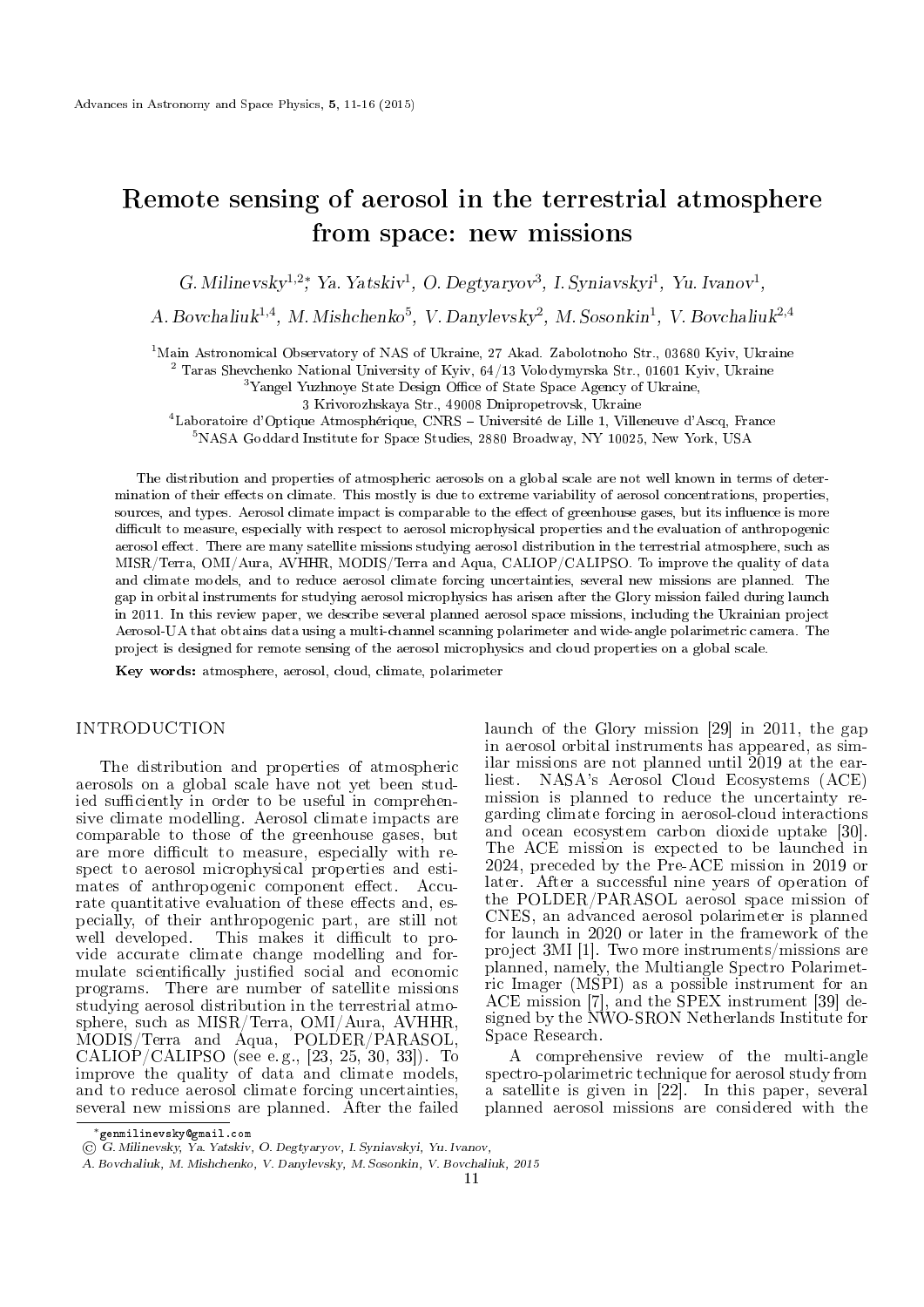main focus on the Ukrainian space project Aerosol-UA, with two instruments: a multi-channel scanning polarimeter and a wide-angle polarimetric camera [40].

#### aerosol cloud ecosystems mission

The Aerosol-Cloud-Ecosystem (ACE) mission of NASA has been discussed since 2007 and has as its goal to answer questions on aerosols, clouds, and global ocean ecosystems interaction<sup>1</sup>. Aerosols measured by ACE will cover anthropogenic and natural origins with distinguishing aerosol types, optical properties, and size. The mission should provide two decade surveys, in particular aerosol, to estimate indirect effects of aerosols through modification of cloud creation, to reduce the uncertainty in aerosolcloud interaction, as well as the uncertainty in the impact of aerosols on climate change. The main scientific instruments for the mission are planned to include equipment for (1) aerosol and cloud top heights, aerosol properties measurements (lidar); (2) cloud and precipitation microphysics structure measurements (radar); (3) aerosol optical properties and aerosol type measurements (polarimeter). Additionally, a spectrometer for ocean colour, microwave radiometers for cloud ice, precipitation, and water measurements, and a microwave sounder for temperature and humidity measurements, will be onboard the mission.

One of the candidate instruments for aerosol microphysical studies to be used on the ACE mission, is the Aerosol Polarimetry Sensor (APS), discussed in [4, 29]. APS is a scanning multispectral polarimeter with narrow field-of-view in nadir and a multiangle scene view by a scan along track. This instrument previously was designed and created for the NASA Glory mission, which has been unsuccessful due to a failed launch in March 2011<sup>2</sup> . APS instrument data products include all parameters that characterize the microphysical and optical properties of particles: aerosol optical thickness, aerosol particle effective radius and size distribution, spectral refractive index, single scattering albedo, and aerosol morphology (all for fine and coarse modes). For cloud properties APS will provide information on the cloud thermodynamic phase, cloud droplet effective radius, variance of size distribution, and cloud liquid droplet optical thickness [29]. These data will enable to separate natural and human-caused aerosols, investigate black carbon soot and other aerosols as atmospheric constitutions for climate change. The main feature of APS instrument is polarization accuracy that reaches a level better than 0.15% in each spectral channel according to the radiances test [4]. This accuracy allows to separate aerosols by refractive index in type

and origin. The polarization accuracy of APS is provided by a comprehensive set of on-board calibration for each scan of the atmosphere.

Multiangle SpectroPolarimetric Imager (MSPI) is also considered as an aerosol polarimeter instrument for the ACE mission. MSPI is a new type of wide-angle polarimetric camera with polarimetric precision better than 0.5% and time resolution of  $> 0.04$  s. The camera consists of a three-mirror offaxis anastigmatic telescope, and images are created by scanning in pushbroom mode. The polarization is measured using dual photoelastic modulators set between quarterwave plates (Fig. 1) and assembly of linear polarizers and dielectric filters set above the focal plane of the sensor array [8, 33]. MSPI provides images at polarization wavelengths 470, 660, 865 nm with accuracy *<* 0*.*3% in Stokes parameters I, Q/I and U/I, radiometric accuracy *<* 3%, and a eld of view of 30*◦* with a resolution of 0*.*02*◦* . Two MSPI imagers, one ground-based and one for aircraft flights, are in operation [8]. Instruments are providing polarimetric images with approximately 1500 *times*5100 pixel resolution. One more MSPI instrument under development will allow registering a scene at wavelength to 2.1 *µ*m. MSPI polarimetric imager provides multispectral polarimetry with capability for retrieving key aerosol parameters in the atmosphere. Due to the uncertainties in the aerosols contribution that are larger than the other constituents combined in the Earth atmosphere energy balance, the MSPI was developed for the ACE mission in order to reduce these uncertainties [6, 9, 10].

PACS multi-angle imaging polarimeter. Passive Aerosol and Clouds Suite (PACS) polarimeter was developed for cloud and aerosols investigations [14] and is a new type of imaging multiangle polarimetric instruments designed to study microphysics of aerosol and cloud particles. The PACS polarimeter is designed as a wide field-of-view multispectral polarimeter for instantaneous measurements in three linear polarization channels to retrieve three Stokes parameters. Observations at the wavelengths at 470, 550, 675, 760 and 875 nm in the three linear polarization channels provide polarimetric accuracy suf ficiently high for aerosol microphysical study. The PACS polarimeter was tested aboard an aircraft during the PODEX experiment and registered data on aerosol and clouds over various types of Earth sur $faces<sup>3</sup>$ .

# SPEX spectropolarimeter

# **INSTRUMENT**

The SPEX (Spectropolarimeter for Planetary Exploration) instrument was designed in NWO-SRON Netherlands Institute for Space Research, and is yet

 $1$ http://dsm.gsfc.nasa.gov/ace/

 $^2$ http://www.nasa.gov/mission\_pages/Glory/news/mishap-board-report.html

<sup>3</sup>http://www.nasa.gov/topics/earth/features/qa-starr.html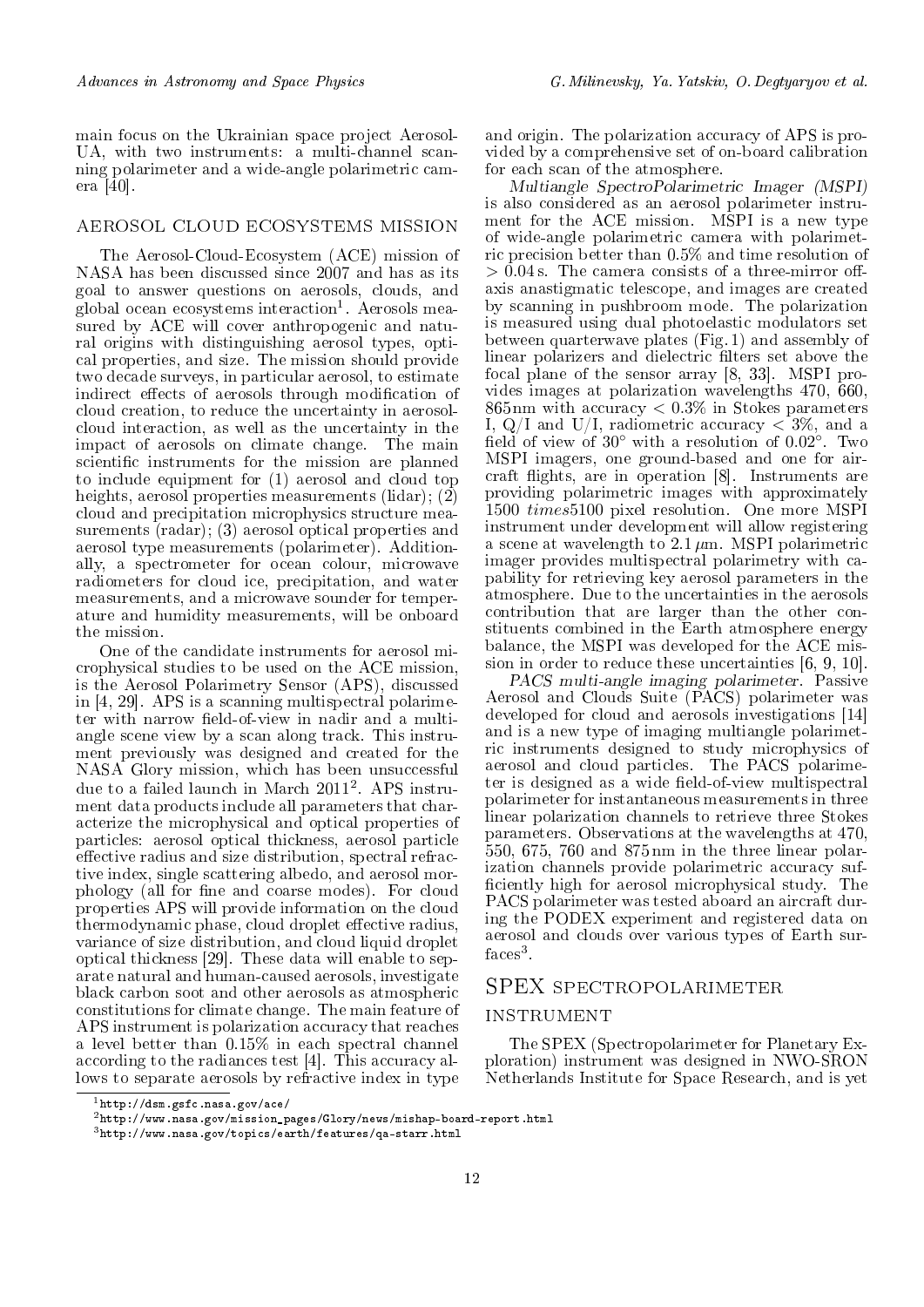another novel spectropolarimeter with high polarization measurement accuracy [15, 35, 39]. For the purpose of studying aerosol microphysics, the polarization measurement must have an accuracy of better than  $0.1\%$ , and a large field of view is needed for global coverage. The SPEX instrument can achieve these demands in polarimetric aerosol remote sensing. SPEX is built on a new technique for polarization measurements using several birefringent crystals and spectral modulation the radiance of scattered sunlight [36]. The spectral modulation amplitude and phase are proportional to the degree and angle of linear polarization. Two modulated spectra are produced with a 180 degree phase shift between modulations. The sum of the two spectra produces a modulation-free high resolution scattered sunlight radiance spectrum [36]. In this way, a SPEX polarimeter provides a 0.1% linear polarization polarimetric accuracy, which enables the retrieval of aerosol properties for climate modelling: optical thickness, size, shape, refractive index, and single scattering albedo.

# advanced aerosol polarimeter in the project 3MI/EPS-SG

The POLDER-1, POLDER-2 and PARASOL polarimeter missions which have been in operation since 1996, have shown the value of using polarisation for studying atmospheric aerosols [37]. The development of the POLDER instrument features to increase the capabilities for polarization measurements the Multi-directional, Multi-polarization and Multispectral Instrument (3MI) is proposed [1]. The improvement of the POLDER parameters will be done by increasing the spectral range from UV (ultraviolet) to SWIR (shortwave infrared), improving the spatial resolution and increasing the swath dimension of the instrument. 3MI will have a large swath (field of view 114<sup>°</sup>) and a better spatial resolution, increased to 2 km and 4 km for the VIS and SWIR channels respectively in comparison to the 10 km spatial resolution for POLDER. Addition of polarization in the SWIR channel will provide information for aerosol coarse particles over land and will help to extract the aerosol size distribution with total, fine, coarse, spherical and non-spherical modes. Improved resolution and additional spectral channels will enable better cloud detection. The concept of the 3MI instrument [1] is shown in Fig. 2. The 3MI polarimeter will help improve the daily global coverage, and perform multi-angle measurements, because of a larger swath along and across track directions [1]. The 3MI mission will provide the set of aerosol parameters: aerosol optical thickness and particle size for fine, coarse and total modes with horizontal resolution better than 10 km, Angstrom exponent, refractive and non-sphericity index, aerosol absorption and height index [1, 24]. All these parameters will be obtained in near real time. The 3MI instrument is planned for the EPS-SG (EUMETSAT Polar System-Second Generation) project to allow comprehensive Earth atmosphere aerosol investigation for the coming 20 years in  $2021-2040$ .

# aerosol-UA mission

# design of the ScanPol polarimeter

The scanning polarimeter ScanPol of the Aerosol-UA mission is based on the concept of the NASA's Glory satellite project [4, 29]. The purpose of the Glory mission was to monitor the spatial and temporal distribution of the main characteristics of tropospheric and stratospheric aerosols and clouds in the atmosphere, using the Aerosol Polarimetry Sensor  $(APS)^{29}$ . The ScanPol is also a continuous scanning polarimetric instrument. ScanPol is designed to make along-track multi-angle observations of spectral polarization and radiance scene for the Earth's surface and atmospheric components. This multichannel instrument has the capability to collect polarized radiometric data scattered from aerosols and clouds in a wide spectral range. The number of spectral channels in the ScanPol is reduced to six as compared with polarimeter APS, however, a new spectral channel at 370 nm is added. The polarimeter ScanPol allows to measure Stokes parameters I, Q, U within the spectral range from the near ultraviolet (UV) to the short-wave infrared (SWIR) spectral band in a wide range of phase angles. We expect the photometric accuracy of ScanPol to be approximately 4%, and the polarimetric accuracy to be approximately 0.2%.

The polarimeter module of the ScanPol is composed of two major modules: the mirror scanning system and the optical module (Fig. 3). The twomirror scanning system is designed to direct solar radiation scattered by the investigated area of the atmosphere-surface system. The scanning system has a pair of mirrors that form a neutral polarization combination. Mirrors rotate at a speed of approximately 40 rpm in the plane of the spacecraft orbit. The ScanPol viewing angle range on the Earth is about *±*60*◦* from nadir direction.

The optical module includes four optical units: VIS-1, VIS-2, IR-1, and IR-2 (Fig. 3). Each VIS unit consists of three spectral channels in the spectral range  $370-555$  nm and each IR unit includes 3 spectral channels in the spectral range  $865-1610 \text{ nm}$ (see Fig. 3).

The spectral channels of the VIS units are used to study (1) the tropospheric aerosol absorption capacity and its vertical distribution (channel 370 nm,  $\Delta\lambda = 10 \,\text{nm}$ , (2) the aerosol over the ocean and the land surface  $(410 \text{ nm}, \Delta \lambda = 20 \text{ nm})$ , and the colour of the ocean and sensing aerosol (555 nm,  $\Delta\lambda = 20$  nm).

The optical IR units spectral channels are required (1) for sensing aerosol over ocean and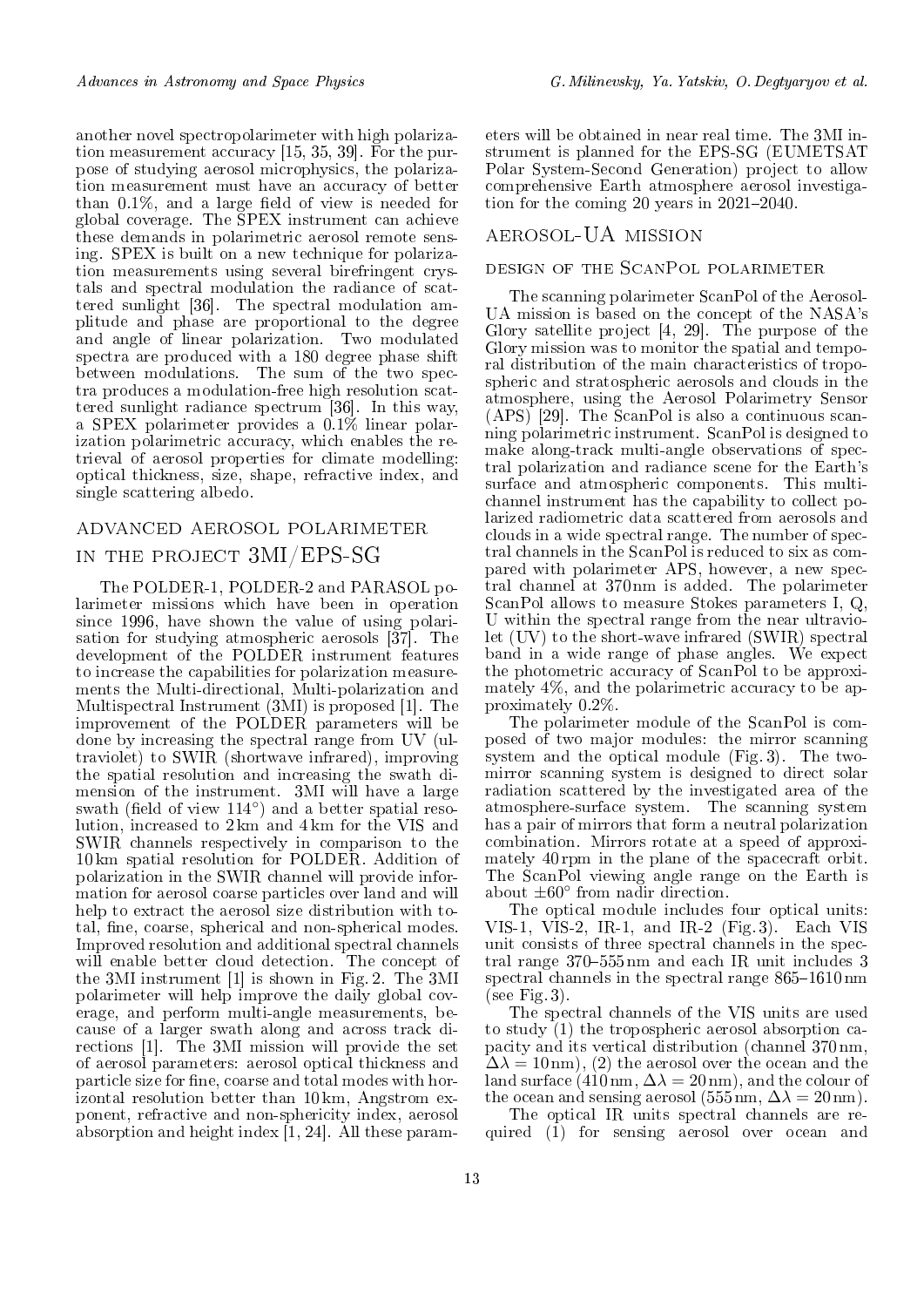land (channel  $865 \text{ nm}$ ,  $\Delta\lambda = 40 \text{ nm}$ ), (2) for separation the signals from cirrus clouds and stratospheric/tropospheric aerosols, and to separate stratospheric aerosols caused by major volcanic eruptions (1378 nm,  $\Delta\lambda = 40 \text{ nm}$ ), (3) for assessing the contribution of the Earth's surface to the measured signal over land (1610 nm,  $\Delta\lambda = 40$  nm). The wavelength at the maximum of the filter passband and its bandwidth  $\Delta\lambda$  (i.e., full-width at half-maximum) for each channel is shown in brackets.

The optical layout of the instrument and opticalmechanics unit assembled with a scanning system general view are shown in Figs. 3 and 4, respectively. Each of the optical units consists of the following optical elements sequenced from the mirror scanning system: input lens which forms an intermediate image of the object; field diaphragm (Fig. 3, not shown); collimator; Wollaston prism splitting rays into two components with the S and P orthogonal polarizations and thereby performing the function of analyzer; a system of dichroic mirrors and interference filters with spectral range  $\Delta\lambda$ ; and camera lenses forming two images (S and P) on the detector.

#### wide-angle multispectral camera

The information on cloud conditions and the Earth's surface, including geographical coordinates of the scene, is need for correct interpretation Scan-Pol data. In the concept of the Aerosol-UA mission, the multispectral wide-angle polarimetric cameraimager MSIP was included for that purposes. MSIP will serve to collect images on state of the atmosphere (cloud distribution) and surface (surface homogeneity, land surface, sea surface) in the area of the Scan-Pol polarimeter measurements. MSIP will help to retrieve the aerosol optical depth in four spectral channels 410, 555, 865, and 936 nm ( $\Delta\lambda = 20 - 40$  nm), and estimate the polarization properties by registering three Stokes parameters simultaneously. Four independent identical camera units will collect images with a field-of-view  $60^{\circ} \times 60^{\circ}$  ( $800 \times 800$  km) with a spatial resolution of approximately 4 km. The aperture diameter of the camera is 22 mm, the total length is 300 mm, and the detector size is 20*×*20 mm. The unit of the polarization analysis is based on birefringent prism or polarizing film. The polarization accuracy for camera should be better than 1%. That will be reached as expected by using intercalibration within the ScanPol data onboard the satellite. The multispectral polarimetric camera-imager MSIP can be the main instrument onboard Aerosol-UA satellite mission if the task of polarimetric calibration will be solved.

# ground-based validation

Validation of aerosol space missions with groundbased measurements is provided using networks of special instruments. Most developed tools are lidar network EARLINET [32] and sunphotometer

networks AERONET [16, 17], SKYNET [20], Precision Filter Radiometer (GAW-PFR) [21]. Validation of the Aerosol-UA mission data by groundbased measurements will be performed using the technique, equipment, and experience of the sunphotometer AERONET network [16, 27, 28], where the international scientific AERONET community will be involved to participate in the Aerosol-UA mission support. Particularly, the aerosol properties data obtained from Ukraine AERONET sites, equipped with CIMEL CE318 sunphotometers, have enabled to determine the aerosol seasonal behaviour in the atmosphere over Ukraine [3, 27]. Validation of the ScanPol and MSIP space-born polarimeters data will be performed by comparison of the columnar spectral aerosol optical depth (AOD) and columnar aerosol particles properties obtained from simultaneous measurements of the optical characteristics of the same air mass by both the orbital ScanPol polarimeter and ground-based sunphotometer. The "simultaneity (coincidence)" criterion of the spaceborn and ground-based measurements has been determined, for example, in [5, 13, 18, 19]. But there are specific problems in coincident ground-based and satellite measurements of the same air mass optical properties in the case of the ScanPol, similar to the case of the Glory/APS and CALIOP, due to a very narrow field of view of these instruments  $[26, 31]$ . In order to acquire as much data as possible, it is planned to use the CIMEL sunphotometers for mobile ground-based measurements of the aerosol properties in the sites located close to Aerosol-UA ground trace and close to its passage time. Also, the portable sunphotometer Microtops II will be used for mobile spectral AOD measurements in accordance to AERONET programme. This portable sunphotometer is used successfully for aerosol measurements from ships in various sites of the planet as a part of AERONET [34].

Using the mobile AERONET site will enable to perform coincident space-based and ground-based measurements very close to the Aerosol-UA ground trace, and to enhance the satellite data accuracy. Experiences in aerosol properties mobile measurements acquired earlier in various regions of Ukraine (see  $[2, 28]$ ) allow us to fine-tune the experimental technique for ground-based validation of aerosol studies in the Earth's atmosphere by the Aerosol-UA mission instruments.

Also in situ measurements of the aerosol particle properties with special instruments such as integrating nephelometers and particle size spectrometers will be useful in the locations close to the Aerosol-UA traces, particularly installed on the flying vehicles that allow performing measurements on various heights over land. The ground-based validation program for the Aerosol-UA mission is based on the proposals earlier stated for NASA's Glory mission project validation [38].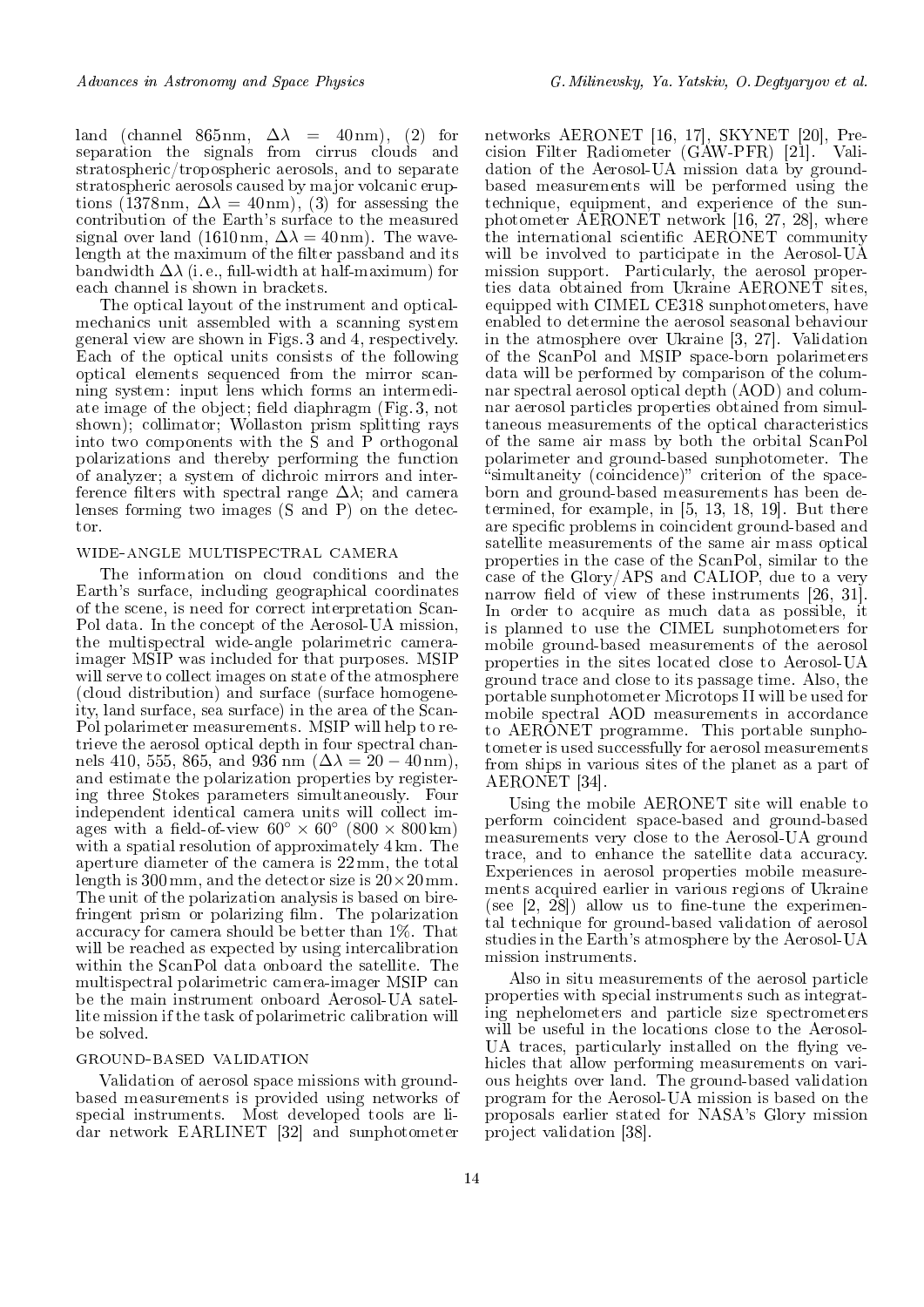# conclusions

Several aerosol missions are prepared for comprehensive study of aerosol in the Earth's atmosphere, in order to reduce gaps in knowledge on aerosol properties, microphysics, and origin. The aerosol properties, microphysics, and origin. most promising results from the Pre-ACE mission experiment follow from NASA's Polarimeter Definition Experiment (PODEX) in 2013 using the AirM-SPI instrument [9]. The instrumentation for the aerosol space experiment Aerosol-UA has been developed, in particular, the ScanPol polarimeter has been designed. The components of the ScanPol polarimeter have been computer-designed and prototyped, including the optical-mechanical and electronic assemblies, as well as the scanning mirror controller. Initial technical requirements have been developed for the elements of spectral selection; in particular, dichroic mirrors and interference filters have been developed. The ScanPol polarimeter opticalmechanical unit equipped with a multichannel optical information reader has been built and prepared for a laboratory test. A preliminary investigation of the scanning mirror unit has been performed. The results have shown that the proposed combination of mirrors allows compensating the reflection polarization from the mirror metal coatings. The optical layout of the multispectral wide-angle polarimetric camera-imager MSIP has been modelled. The imager MSIP will serve as a monitor of weather conditions and to register polarimetric images along the ScanPol polarimeter ground track. We expect to process the data from ScanPol polarimeter and MSIP multi-spectral polarimetric camera using the new GRASP inversion algorithm that shows promising results for obtaining multi-instrument aerosol measurements [11, 12]. Methods for the validation of satellite data using a mobile sunphotometer station, as well as for the calibration of aerosol polarimetry, have been further developed.

# acknowledgements

The work was supported by the Special Complex Program for Space Research 2012–2016 of the National Academy of Sciences of Ukraine (NASU), project PICS 2013-2015 of CNRS and NASU, and projects 11BF051-01-12 and 11BF023-01 of the Taras Shevchenko National University of Kyiv. We thank B. Holben (NASA/GSFC) for managing the AERONET program and its sites.

#### **REFERENCES**

- [1] Bréon F.-M., Boucher O., Lifermann A. et al. 2011, 'The 3MI mission for operational monitoring of aerosols from EPS-SG', CNES Report
- [2] Bovchaliuk V., Bovchaliuk A., Milinevsky G. et al. 2013, Advances in Astronomy and Space Physics, 3, 46
- [3] Bovchaliuk A., Milinevsky G., Danylevsky V. et al. 2013, Atmos. Chem. Phys., 13, 6587
- [4] Cairns B. `Aerosol Polarimetry Sensor (APS), Design Summary, Performance and Potential Modifications', 2014, ACE 2014, Science Working Group Workshop Documents<sup>4</sup>
- [5] Chu D. A., Kaufman Y. J., Ichoku C. et al. 2002, Geophys. Res. Lett., 29, 8007
- [6] Diner D. 2014, 'Status of Multiangle SpectroPolarimetric Imager (MSPI) technology development', ACE 2014 Science Working Group Workshop Documents<sup>4</sup>
- [7] Diner D. J., Davis A., Hancock B. et al. 2007, Applied Optics IP, 46, 8428
- [8] Diner D. J., Davis A., Hancock B. et al. 2010, Appl. Opt., 49, 2929
- [9] Diner D. J., Garay M. J., Kalashnikova O. V. et al. 2013, Proc. SPIE, 8873, 88730B
- [10] Diner D. J., Xu F., Garay M. J. et al. 2013, Atmospheric Measurement Techniques, 6, 2007
- [11] Dubovik O., Herman M., Holdak A. et al. 2011, Atmospheric Measurement Techniques, 4, 975
- [12] Dubovik O., Lapyonok T., Litvinov P. et al. 2014, SPIE Newsroom, DOI: 10.1117/2.1201408.005558
- [13] Fan X., Goloub Ph., Deuzé J.-L. et al. 2008, Remote Sens. Environ., 112, 697
- [14] Fernandez Borda R. A. & Martins J. 2013, American Geophysical Union, Fall Meeting 2013, abstract  $\#A34E-$ 05
- [15] Hasekamp O. P. & Landgraf J. 2007, Applied Optics IP, 46, 3332
- [16] Holben B. N., Eck T. F., Slutsker I. et al. 1998, Remote Sens. Environ., 66, 1
- [17] Holben B. N., Tanré D., Smirnov A. et al. 2001, J. Geophys. Res.: Atmospheres, 106, 12067
- [18] Ichoku C., Chu D. A., Mattoo S. et al. 2002, Geophys. Res. Lett., 29, 8006
- [19] Kahn R. A., Gaitley B. J., Martonchik J. V. et al. 2005, J. Geophys. Res.: Atmospheres, 110, D10S04
- [20] Kim D.-H., Sohn B.-J.; Nakajima T. et al. 2004, J. Geophys. Res.: Atmospheres, 109, D02209
- [21] Kim S.-W., Yoon S.-Ch., Dutton E. G. et al. 2008, Aerosol Sci. Technol., 42, 1
- [22] Kokhanovsky A. A., Davis A. B., Cairns B. et al. 2015, Earth-Science Rev., 145, 85
- [23] Levelt P. F., van den Oord G. H. J., Dobber M. R. et al. 2006, IEEE Transactions on Geoscience and Remote Sensing, 44, 1093
- [24] Marbach T., Phillips P. & Schlüssel P. 2013, AIP Conf. Proc., 1531, 344
- [25] McPeters R., Kroon M., Labow G. et al. 2008, J. Geophys. Res., 113, D15S14
- [26] Mielonen T., Arola A., Komppula M. et al. 2009, Geophys. Res. Lett., 36, L18804
- [27] Milinevsky G., Danylevsky V., Bovchaliuk V. et al. 2014, Atmospheric Measurement Techniques, 7, 1459
- [28] Milinevsky G. P., Danylevsky V. O., Grytsai A. V. et al. 2012, Advances in Astronomy and Space Physics, 2, 114
- [29] Mishchenko M. I., Cairns B., Kopp G. et al. 2007, Bull.

<sup>4</sup>http://acemission.gsfc.nasa.gov/ACE\_SWG\_2014.html